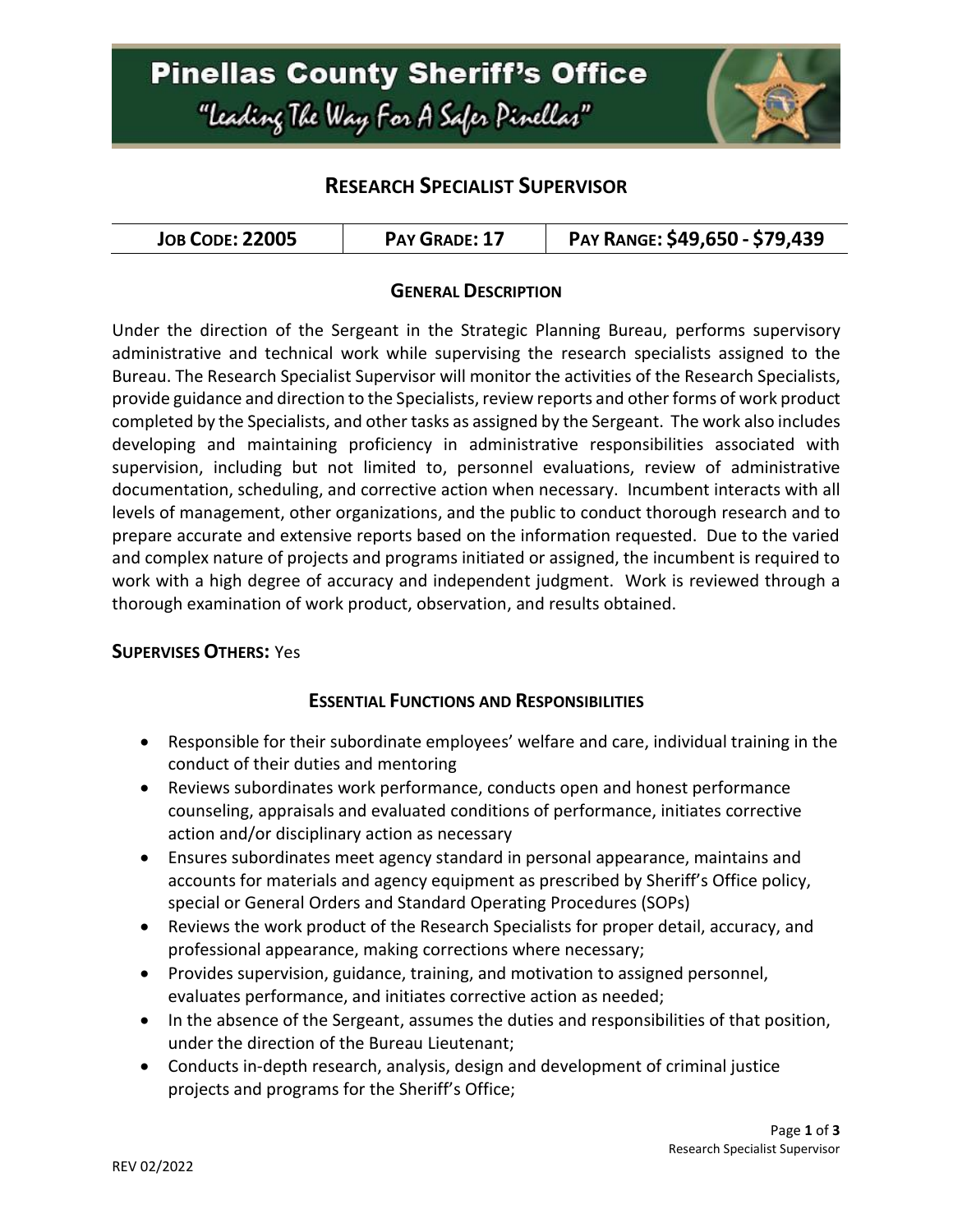# **Pinellas County Sheriff's Office** "Leading The Way For A Safer Pinellar"



- Researches new programs, processes or technologies, providing accurate reports and/or presentations and sets forth recommendations;
- Assists leadership in creation of an agency strategic plan; monitors and reports on the progress and accomplishments as set forth in the plan;
- Assists in preparing the agency semi-annual and annual UCR reports;
- Provides training in data collection and statistical reporting to other Bureau members;
- Validates the accuracy of statistical reports produced by Research Specialists and other Bureau members;
- Reviews statistical reports created by others and identifies factors that could affect the results of the reports;
- Assists in the development of improved processes and technology regarding statistical data storage, retrieval, and distribution;
- Collaborates with various internal and external components to gather information, foster strong working relationships, and find funding sources for new projects and technologies;
- Participates in Sheriff's Office recruitment and community relations activities as directed.

Regular and reliable attendance is required as an essential function of the position.

This position may be considered essential and, in the event of an emergency or natural disaster, may be required to work.

This list is not intended to be all-inclusive and you may not be responsible for every item listed. The employer reserves the right to assign additional functions and responsibilities as necessary.

### **QUALIFICATIONS**

- Graduation from an accredited college or university with a Bachelor's Degree in Statistics, Business Administration, Public Administration or related field AND four (4) years' related experience
- Or equivalent combination of education and experience
- Must possess a valid Florida driver's license